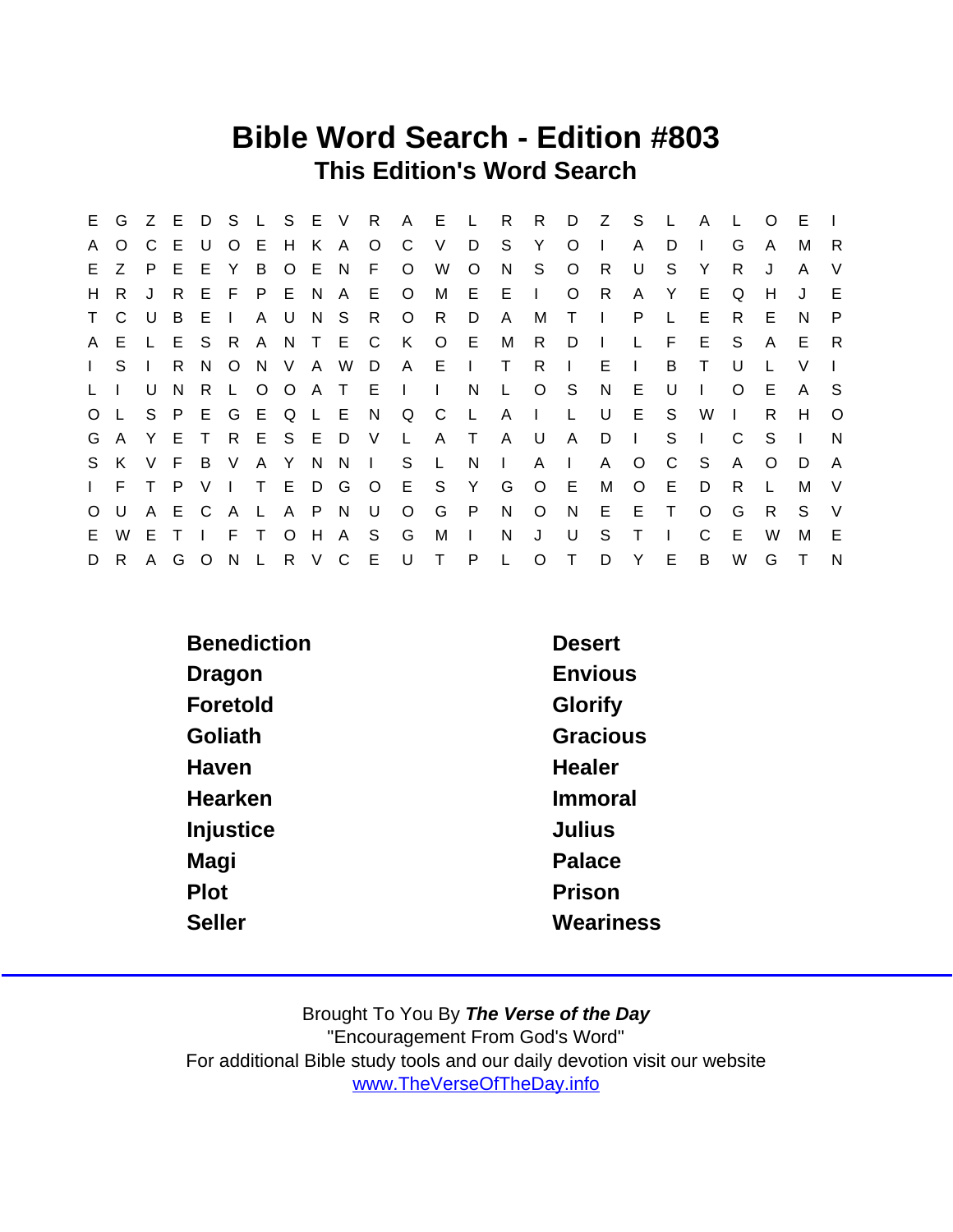## Bible Word Search - Edition #803 Word Search Answer Guide

| e            |              | g z e        |              |               |             |           |  |                       |                         | d s I s e v r a e I r r     |                |              |              |              | d z s        |                | $\mathbb{L}$ | a              | $\sim$ 1.0   | $\Omega$     | e            |              |
|--------------|--------------|--------------|--------------|---------------|-------------|-----------|--|-----------------------|-------------------------|-----------------------------|----------------|--------------|--------------|--------------|--------------|----------------|--------------|----------------|--------------|--------------|--------------|--------------|
| a            | $\circ$      | C            | e e          | <b>u</b>      | o e H k a o |           |  |                       |                         | c v d                       |                |              | sy o i       |              |              | $\mathsf{A}$   | d            | $\mathbf{L}$   | G            | A            | M            | $\mathsf{r}$ |
| e            | Z.           | p            | e e          |               |             |           |  | e Y B o E n F o       |                         | W                           | $\mathsf{o}\,$ | n            | S            | $\circ$      | R            | $\mathsf{u}$   | s            | y              | R.           | j            | a            | V            |
| H.           | $\mathsf{r}$ | J            | $\mathbf{r}$ |               |             |           |  |                       |                         | e Fp En Ae Om Ee i O        |                |              |              |              | $\mathsf{r}$ | a              | y            | E.             | q            | H            |              | $\mathbf e$  |
|              | T c          | U b          |              |               | e I         | a u N s R |  |                       | $\overline{O}$          | R                           | d              | A            |              | M t i        |              | p              | L            | ${\bf e}$      | $\mathsf{r}$ | E            | N.           | P            |
| A            |              |              |              |               |             |           |  | e Les Rant Ec K       |                         | o E                         |                |              | M R d        |              | $\sim 1$     | $\mathsf{L}$   | f            | $\mathbf{e}$   | S.           | A            | E            | - R          |
| $\mathbf{L}$ | S.           | $\mathbf{r}$ |              | n O n v a w D |             |           |  |                       |                         | a El Tr                     |                |              |              | $\mathbf{I}$ | E.           | $\sim 1$ .     | $\mathsf b$  | $-t$           | U            | L.           | V            | $\mathbf{L}$ |
|              | Li           | U n          |              |               |             |           |  |                       | r Looat Eli             |                             | N              | $\mathbf{1}$ |              | $O_S$        | N            | e              | $\mathsf{u}$ | $\blacksquare$ | $\circ$      | -E           | A            | - S          |
|              | $O \mid$     | S p          |              |               |             |           |  |                       | e Geqle Nq C            |                             |                |              | $ $ a i $ $  |              | u E s        |                |              | W              | $\mathbf{1}$ | R.           | H            | $\circ$      |
|              |              |              |              |               |             |           |  |                       |                         | Gay e T R E S E D V I a T a |                |              | $\mathsf{u}$ | a            | D            | $\sim 1$ .     | $S$ i        |                | C            | $\mathbf{s}$ | - i-         | N            |
| S.           |              |              |              |               |             |           |  | k v f b v a y n n l s |                         | $\sim 1$                    |                | $n \mid$     | a i          |              | a a          | $\circ$        | $\mathbf{C}$ | $^{\circ}$ S   | A            | $\circ$      | d            | a            |
| i -          |              | f t          |              |               |             |           |  |                       |                         | p v i t e d g O e s y       |                | g            | $\circ$      | e            | m            | $\overline{O}$ | e            | d              | R.           | $\mathbf{L}$ | m            | V            |
| $\mathsf{o}$ |              |              |              | u a E C A L   |             | A P n U   |  |                       | $\overline{\mathsf{O}}$ | g                           | p              | n            |              | $o$ N        | e            | e              | t            | $\circ$        | G            | $\mathsf{r}$ | <sub>S</sub> | $\mathsf{V}$ |
| e            |              |              |              | we tift oha S |             |           |  |                       | $\overline{g}$          | m                           | $\mathbf{L}$   | N            | J            | U            | S.           | $\top$         | $\Box$       | C              | - E          | W            | m            | e e          |
| D            |              | R A G        |              | ONITVC        |             |           |  | $\mathbf{e}$          | $\mathsf{u}$            | $\mathbf{t}$                | P              | $\mathsf{L}$ | $\circ$      | $\top$       | d            | y -            | e            | $\mathsf b$    | W            | g            | t            | n            |

Benediction: Diagonal Desert: Horizontal Dragon: Horizontal **Envious: Vertical** Foretold: Diagonal Glorify: Vertical Goliath: Vertical Gracious: Vertical Haven: Vertical **Healer: Vertical** Hearken: Diagonal **Immoral: Diagonal** Injustice: Horizontal **Julius: Vertical** Magi: Horizontal Palace: Horizontal Plot: Horizontal **Prison: Vertical** Seller: Diagonal Weariness: Diagonal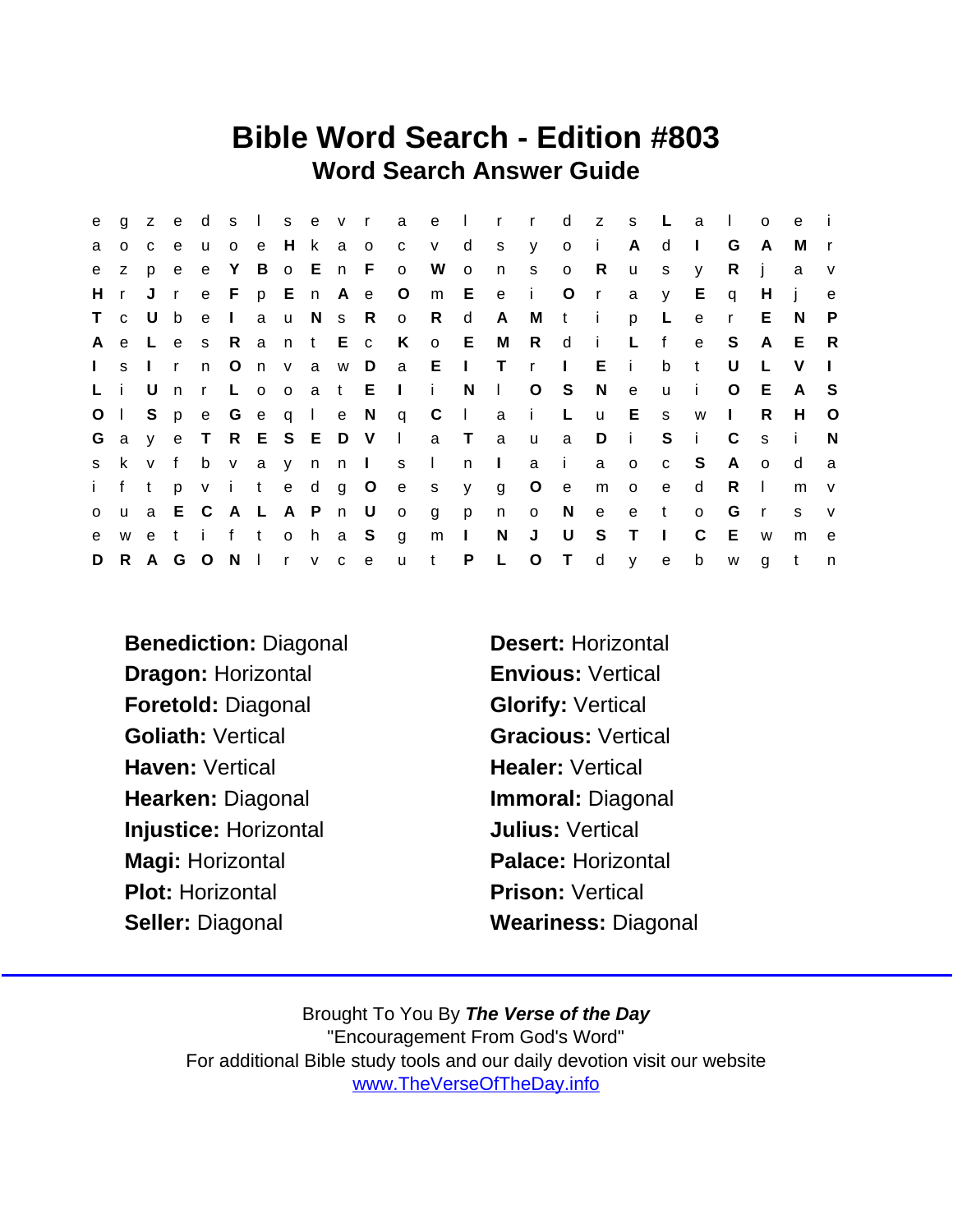# Bible Word Search - Edition #803 Words Used And Their Definitions

**Benediction** A verbal blessing

#### **Desert**

The Israelites were led around the desert for 40 years on a trip that should have lasted about 11 days if they were obedient.

Dragon

Usually a reference in Revelation referring to Satan (See example: Revelation 12)

**Envious Jealous** 

Foretold Having predicted

**Glorify** 

To bring honor, praise, attention to

Goliath

A giant and soldier from the Philistine city of Gath who was killed by David with a sling and five smooth stones after being hit in the forehead; David fought Goliath while none of the Israelite soldiers dared to, refusing armor, and decapitated him after his defeat (See 1 Samuel 17)

Gracious Kind or courteous

Haven A safe place